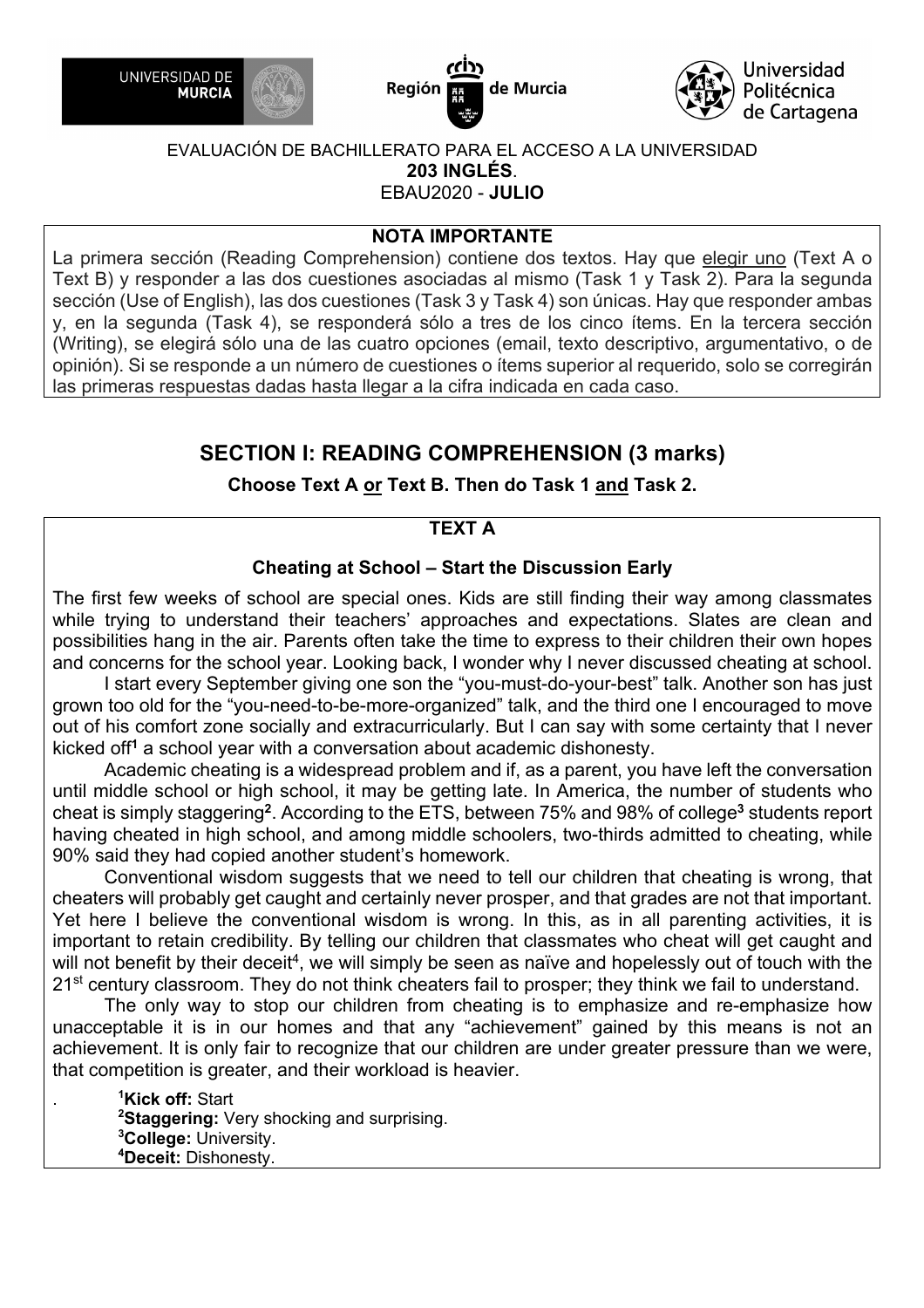





## **1. Read the text and decide whether statements 1.1 to 1.4 are true or false. Then, find a text fragment which confirms your answer in either case. Write "TRUE" or "FALSE" plus the fragment (one or two lines maximum) on your answer sheet. [Score: 4 items x 0.5 marks = 2 marks]**

Example: At the beginning of the school year, kids do not know their teachers well yet. TRUE (Evidence: Kids are still … trying to understand their teachers' approaches and expectations.)

- 1. The writer claims he never discussed cheating at school with his children because of lack of time.
- 2. The writer has three children.
- 3. According to the ETS, at least 50% of students admit that they have cheated in middle school or high school.
- 4. The writer seems to believe that telling children that cheaters will get caught is not an effective measure to prevent this behavior.

**2. Complete each sentence with information from the text but using your own words (about 10-15 words of your own per sentence). DO NOT COPY LITERALLY from the text nor from statements 1.1 to 1.4. Write the two sentences on your answer sheet. [Score: 2 items x 0.5 marks = 1 mark]**

- 1. Academic dishonesty or …
- 2. Cheating can only …

## **TEXT B**

#### **Linksters**

Much has been said about Millennials, Generation X, and Baby Boomers, but have you heard of the Linkster Generation? Meagan Johnson, a generational expert, speaker, and author of *From Boomers to Linksters: Managing the Friction Between Generations at Work*, defines anyone born after 2002 (and therefore post-millennial) as the Linkster generation —sometimes referred to as Generation Z.

"We chose the term Linkster Generation because it is the first generation to be linked into technology from day one. Millennials brought technology into the cultural focus and have pushed other generations to use technology. However, there are Millennials that can remember using dial up or even a life before social media," Johnson told *The Independent.*

Another aspect in which the Linkster Generation is different is family structure. The parents of Linksters will be a mixture of Baby Boomers (born between 1946 and 1964; the main events that shaped that generation include civil rights, equal opportunity fight for women, and the sexual revolution) and Generation Xers (typically born between 1965 and 1980; main events: the availability of the pill, cable TV, and both parents working out of the home).

As workers, the Linksters will most likely be the most technologically savvy of any generation in the workforce. They will know how to navigate apps and smart phones with ease and will probably be quicker to learn and adapt to the latest technological advances, both professionally and personally.

The Linksters might also be the first generation that may not know what it is like to have just one full-time job. After all, with so many flexible work options available, the Linksters might have a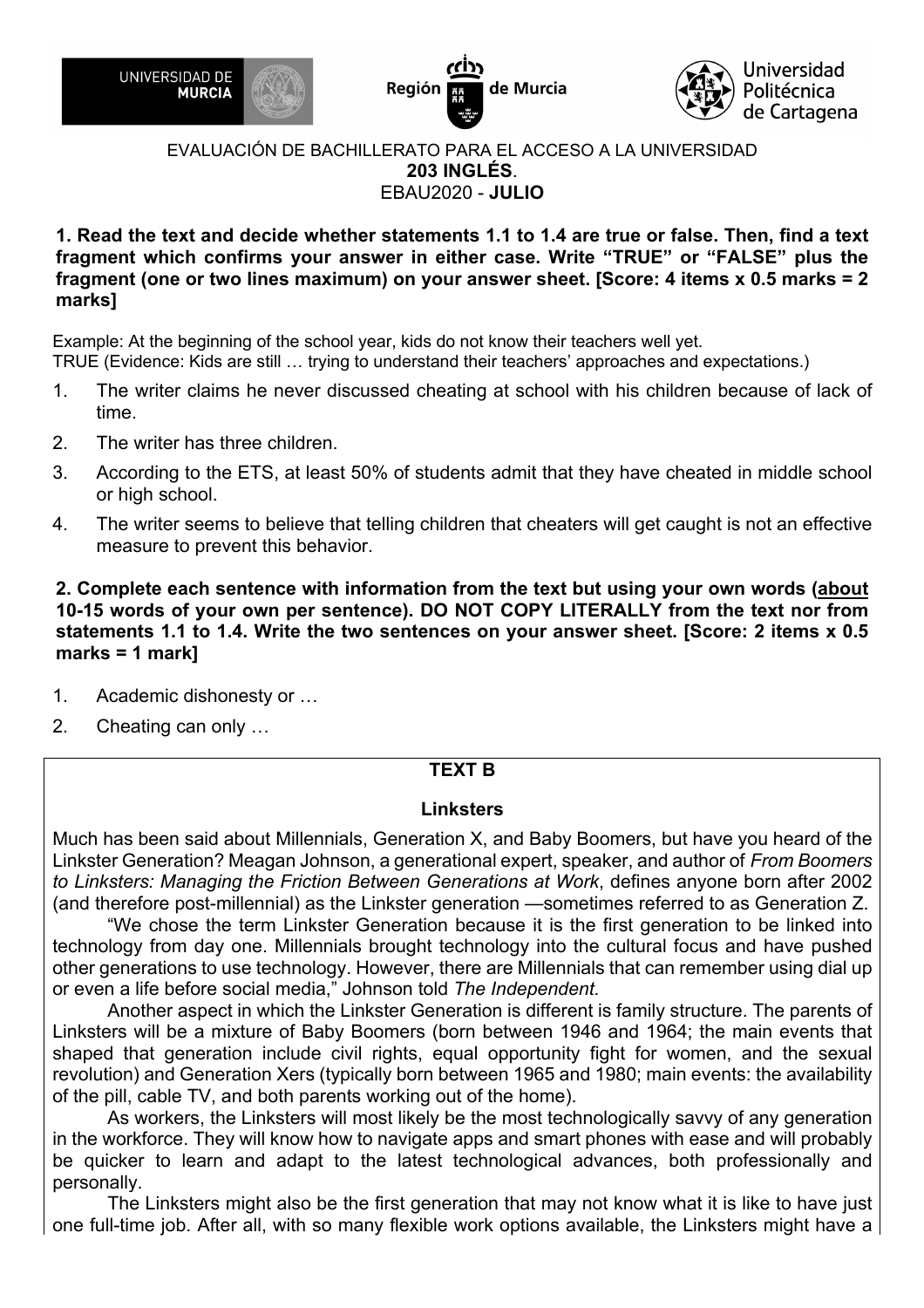





mix of part-time jobs, a full-time job along with a side gig**<sup>1</sup>**, or most likely, a few freelance gigs to help support themselves.

All in all, Johnson believes there is no need to criticise all members of one generation with negative connotations. Millenials have been labelled as lazy yet entitled**<sup>2</sup>**, as well as "snowflakes**<sup>3</sup>**"; Generation Xers, as working hard, playing hard, being cynical, and even self-obsessed; and Baby Boomers were accused by Millennials of having ruined the economy for them. Johnson says it is good to remember that each generation has a habit of unfairly demonizing the subsequent one to theirs.

**1 Gig:** Job. (A side gig: A less important job)

**2 Entitled:** Feeling that you have the right to do or have what you want without having to work for it, or that you deserve it just because of who you are.

**3 Snowflake:** An insulting way of referring to someone who is considered by some people to be too easily upset and offended.

**1. Read the text and choose the best option (A, B, or C) for items 1.1 to 1.4. On your answer sheet, draw a table like the one below and, for each item, copy only the letter that corresponds to your answer (A, B, or C). Use CAPITAL LETTERS. [Score: 4 items x 0.5 marks = 2 marks]**

- 1. According to the text, Meagan Johnson …
- a) … invented the term Linksters to refer to Generation X people.
- b) … uses the term Linksters as another way to refer to Baby Boomers.
- c) … considers that anyone born after 2002 belongs to the Linkster Generation.
- 2. Meagan Johnson told *The Independent* that …
- a) … Millennials were used to technology since day one.
- b) … Linksters use technology practically since the day they are born.
- c) … Millennials live their lives without social media.
- 3. The parents of Linksters are …
- a) … Generation Xers.
- b) … Baby Boomers.
- c) … Baby Boomers and/or Generation Xers.
- 4. Linksters …
- a) … prefer to have several part-time jobs rather than one full-time job.
- b) … may never have the opportunity to find out what it means to have a single full-time job.
- c) … prefer to have a main job and one or more less important jobs to support themselves.

**2. Complete each sentence with information from the text but using your own words (about 10-15 words of your own per sentence). DO NOT COPY LITERALLY from the text nor from items 1.1 to 1.4. Write the two sentences on your answer sheet. [Score: 2 items x 0.5 marks = 1 mark]**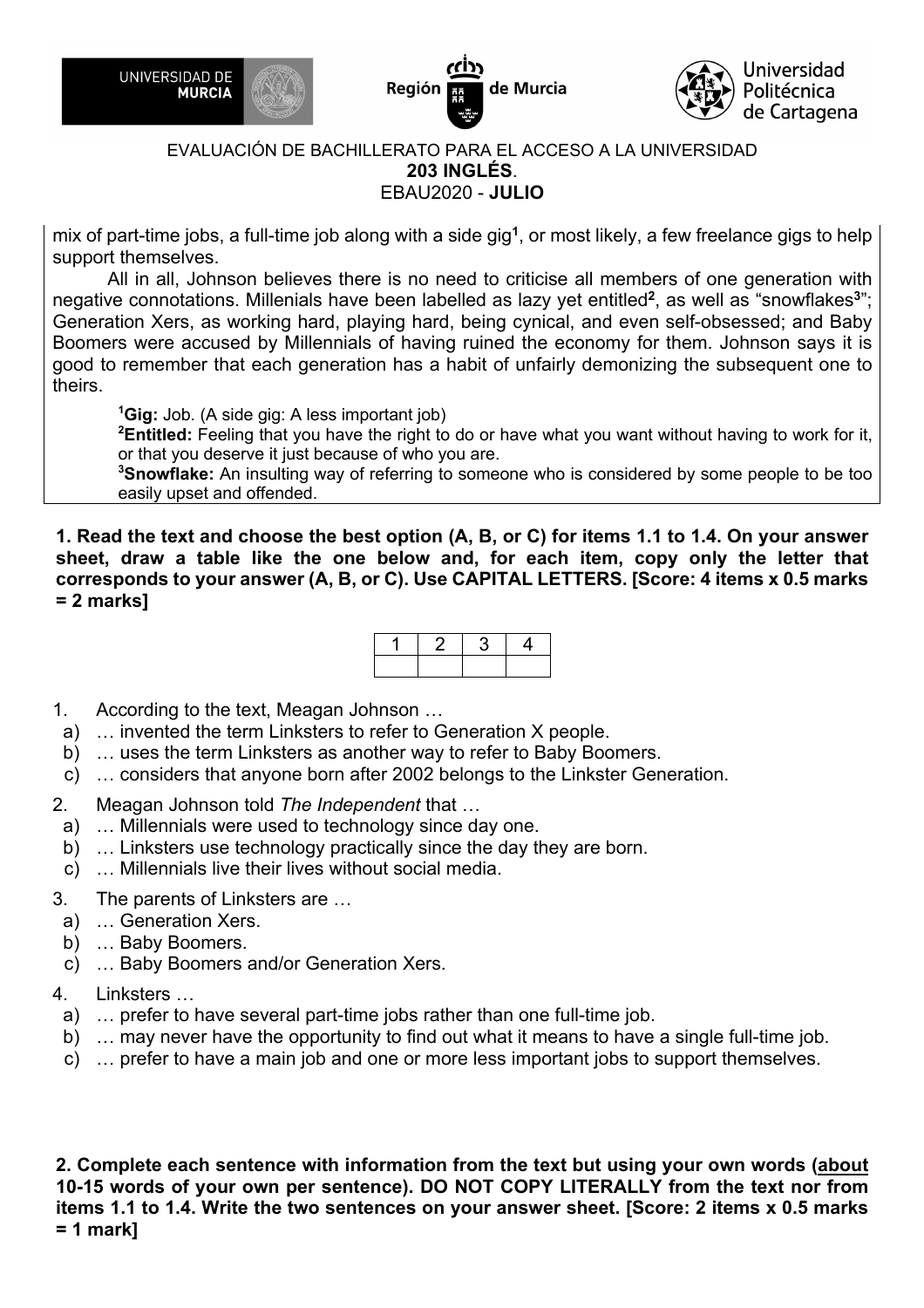





- 1. Generation Z …
- 2. Linksters …

## **SECTION II: OVERALL LANGUAGE ABILITY (USE OF ENGLISH) (3 marks)**

**3. Complete the text choosing the best option (A, B, or C) for each gap (1-15). On your answer sheet, draw a table like the one below and, for each gap (1-15), copy the letter that corresponds to your answer (A, B, or C). Use CAPITAL LETTERS. [Score: 15 items x 0.1 marks = 1.5 marks]**

|  |  |  |  |  |  | 2   3   4   5   6   7   8   9   10   11   12   13   14   15 |  |
|--|--|--|--|--|--|-------------------------------------------------------------|--|
|  |  |  |  |  |  |                                                             |  |

Life is what is happening all around us while we wait for the thing we hope will give us (1) sort of inner peace, contentment, or joy. The problem is that, when (2) if that thing happens, we usually enjoy it for a few minutes only (3) realizing nothing in us has fundamentally changed... So we decide that maybe it's the *next* big moment \_\_\_ (4) will finally make us truly happy. Meanwhile, we're ignoring the fact that  $\qquad$  (5) woke up that morning with air in our lungs, a cup of

 $(6)$  coffee in our hands and laughed  $(7)$  the phone with a friend. I once heard a teenage boy say: "It's Saturday night and I've got a new (8) of shoes: the possibilities are endless." I thought: *"*Yes! Let us embrace the wonder hidden in the ordinary, because \_\_\_ (9) are the moments that are full of possibility and promise*.*"

Sometimes it happens when we are in the middle of the daily grind: driving to work, going to the grocery store, (10) class, working in a cubicle, or tucking in the kids into bed at night. One of those normally ungrateful children will hug us extra-tight and whisper: "You're the (11) mom ever." Or a friend texts to say, "I've been thinking of you." Or we laugh and laugh  $(12)$  our insane dog is jumping on the other side of the kitchen window. When we start to (13) attention, we realize life is full of small wonders that can make all of the difference in a day, hour, or lifetime. Those small moments are no (14) holy than the big ones. In fact, maybe they are more holy because it is the million little pieces of our lives that really shape the people we (15).

| $\mathbf{1}$ . | a) some    | b) --    | c) the     | 9. | a) some          | b) these     | c) our          |
|----------------|------------|----------|------------|----|------------------|--------------|-----------------|
| 2.             | a) as      | b) and   | c) but     |    | 10. a) assisting | b) attending | c) attempting   |
| 3.             | a) before  | b) after | c) when    |    | 11. a) best      | b) good      | c) better       |
| 4.             | a) we      | b) and   | c) that    |    | 12. $a)$ unless  | b) although  | c) because      |
| 5.             | a) you     | b) they  | c) we      |    | 13. a) $pay$     | b) give      | c) borrow       |
| 6.             | a) heat    | b) hot   | c) heating |    | 14. $a)$ more    | b) less      | c) least        |
| 7.             | a) through | b) by    | c) on      |    | 15. a) become    | b) became    | c) would become |
| 8.             | a) couple  | b) pair  | c) set     |    |                  |              |                 |

**4. Finish THREE of the following sentences so that each sentence keeps the meaning of the sentence printed before it and includes a clear change of linguistic structure. COPY THE COMPLETE SENTENCES (including the beginnings already given to you) onto your answer sheet. [Score: 3 items x 0.5 marks = 1.5 marks]**

1. They had an awful time at Susan's birthday party. They said they would never go again.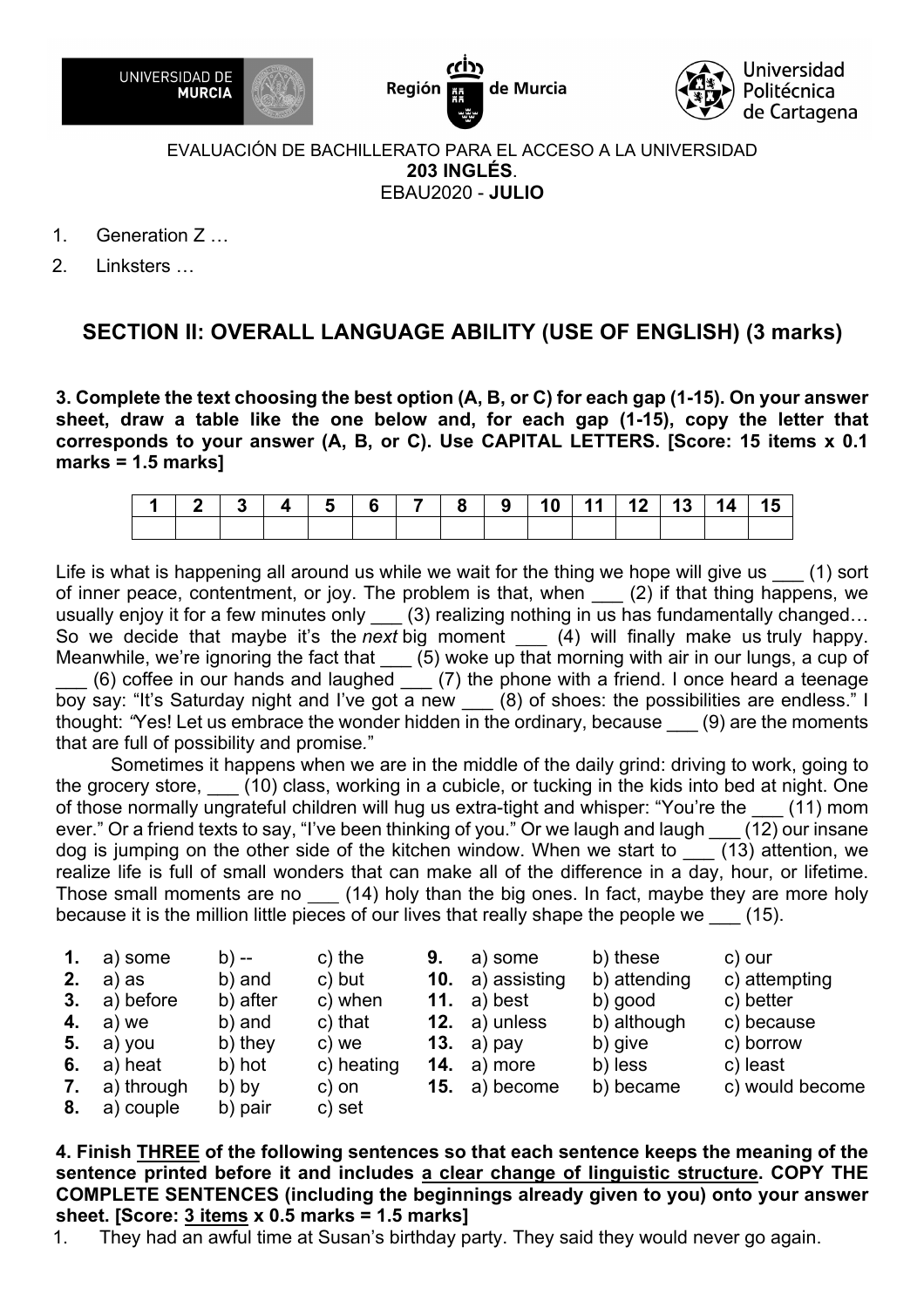





They had such …

- 2. Alice: 'Children, I'll cook dinner in a few minutes, since you seem to be so hungry." Alice said to her children …
- 3. We did not have a picnic because it was raining. If  $\ldots$
- 4. Peter's old school friends surprised him with an amazing birthday present. Peter …
- 5. Taking the bus to go to work is quicker and easier than walking or cycling. Walking or cycling are not …

## **SECTION III: WRITING (4 marks)**

**5. Choose ONE of the four options below (a, b, c, or d) and write the corresponding paragraph/text (150-175 words). [Score: 4 marks x 1 item = 4 marks]**

a) Email writing. *"What a great surprise, Uncle Tom!"*

**WRITE AN EMAIL to your uncle thanking him for the birthday present he sent to you. In your email, say what the present is and what it is like; when it arrived and in which conditions; who delivered it; whether you like it or not; if there are any issues with it, etc.). Write your email on your answer sheet.** 

b) Descriptive writing. *A hotel room.*

**WRITE A PARAGRAPH/TEXT describing a hotel room in which you would like to spend your next summer vacation. (Please, do not tell a story about a time when you stayed in a hotel room. Describe a hotel room). Write your paragraph/text on your answer sheet.**

c) Opinion writing. "*Governments should impose higher taxes on fast food." Do you agree?*

**WRITE AN OPINION PARAGRAPH/TEXT indicating whether you agree (or not) and providing the necessary arguments to convince the reader of your opinion. Write your paragraph/text on your answer sheet.**

d) Argumentative writing. *"Sexual education should be a compulsory subject in Secondary Education." Discuss.*

**WRITE AN ARGUMENTATIVE PARAGRAPH/TEXT providing reasons for and against the introduction of sexual education as a compulsory subject in the secondary education curriculum. Remember you need to provide a balanced discussion. Write your paragraph/text on your answer sheet.**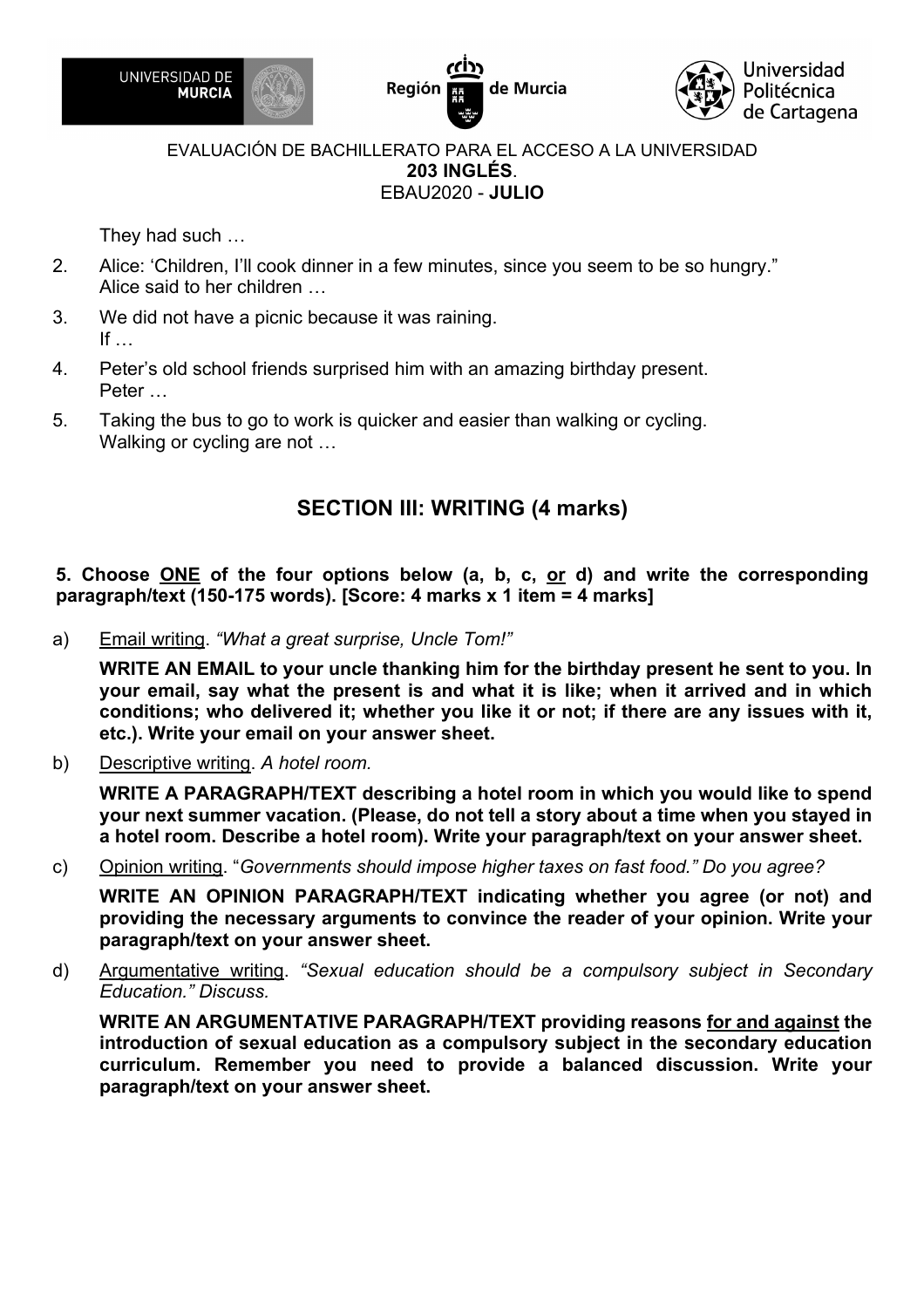





# **CRITERIOS DE CORRECCIÓN Y EVALUACIÓN\_GENERAL**

## **SECTION I: READING COMPREHENSION (3 marks)**

**1. Read the text and choose the best option (A, B, or C) for items 1 to 4. On your answer sheet, draw a table like the one below and, for each item, copy only the letter that corresponds to your answer (A, B, or C). Use CAPITAL LETTERS. [Score: 4 items x 0.5 marks = 2 marks]** 

- 0.5 marks for a correct answer
- 0 marks for an incorrect answer
- 0 marks for a blank answer
- 0 marks for an illegible answer

**1. Read the text and decide whether statements 1, 2, 3, and 4 are true or false. Then, find the text fragment which confirms your answer in either case. Write "TRUE" or "FALSE" plus the fragment (one or two lines maximum) on your answer sheet. [Score: 4 items x 0.5 marks = 2 marks]** 

- § 0.5 marks for a complete and correct answer (i.e., an answer which includes either "True" or "False" and the fragment from the text that evidences comprehension).
- § 0 marks for an incomplete answer:
	- a) an answer which includes either "True" or "False" but misses the fragment from the text that evidences comprehension, or
	- b) an answer which includes the fragment from the text that evidences comprehension but does not include "True" or "False".
- 0 marks for an incorrect answer:
	- a) an answer which the candidate has marked as "True" when the correct answer is "False", or vice versa, even if it includes a fragment from the text that would serve as evidence of comprehension,
	- b) an answer which the candidate has correctly marked as "True" or "False" but includes an incorrect fragment from the text or the fragment from the text does not clearly evidence comprehension, or
	- c) an answer which the candidate has correctly marked as "True" or "False" but includes some sort of reference to the part of the text which would serve as evidence of comprehension instead of the actual words in the text (e.g., "True", line 15; "True", 2<sup>nd</sup> paragraph, or the like).

#### **2. Complete each sentence with information from the text but using your own words (about 10-15 words of your own per sentence). DO NOT COPY LITERALLY from the text nor from items 1, 2, 3, or 4. Copy the sentences onto your answer sheet. [Score: 2 items x 0.5 marks = 1 marks]**

- § **Linguistic accuracy: 0.2 marks per item**
	- 0.2 marks = answer is free of "penalizable" errors
	- 0.15 marks = answer contains one "penalizable" error
	- 0.1 marks = answer contains two "penalizable" errors
	- 0.05 marks = answer contains three "penalizable" errors
	- 0 marks = answer contains more than three "penalizable" errors

#### § **Comprehension:**

- 0.3 marks per item  $0.3$  marks = full comprehension
- 0.15 marks = incomplete or partly inaccurate comprehension
- 0 marks = total lack of comprehension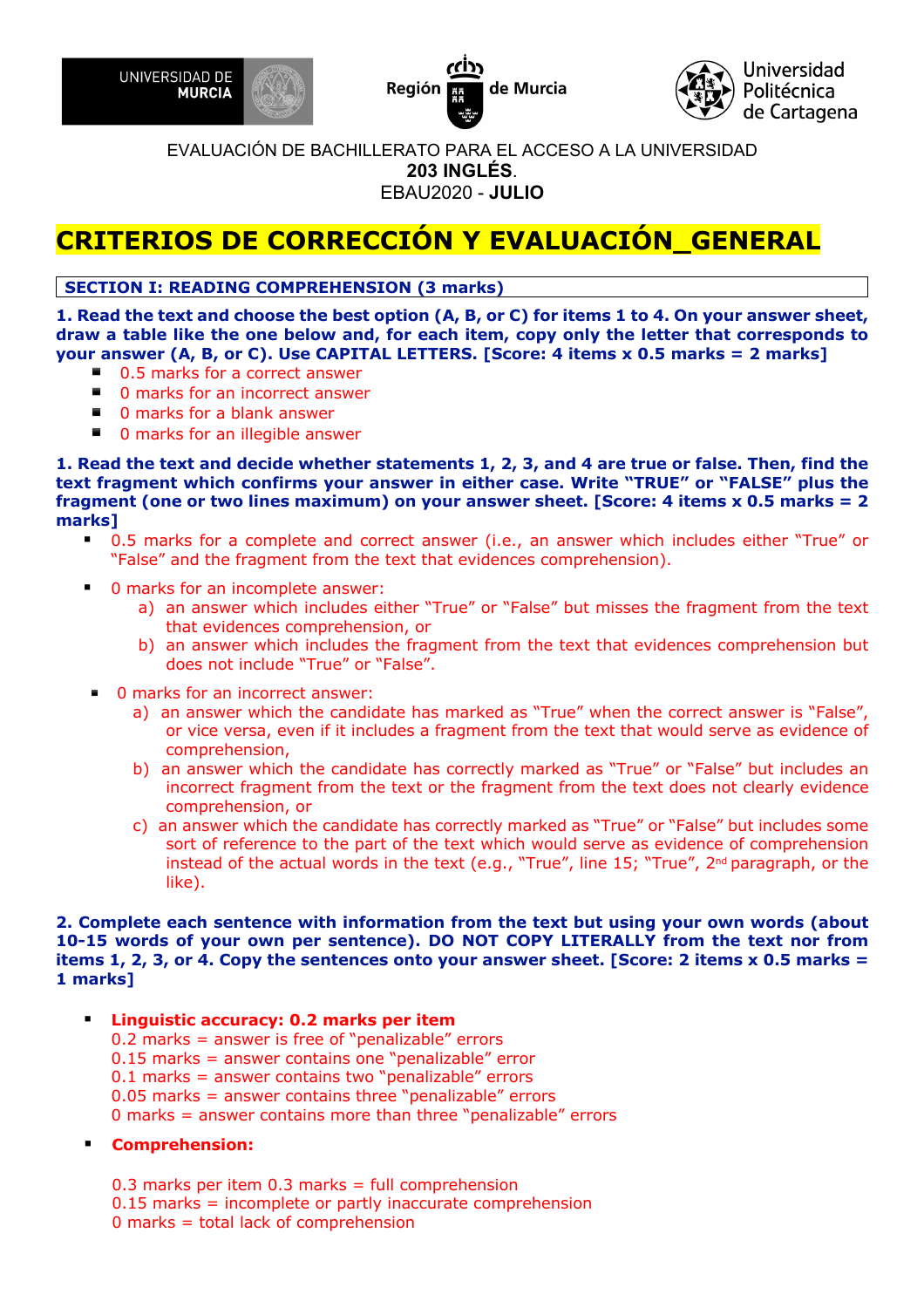





#### **SECTION II: OVERALL LANGUAGE ABILITY (USE OF ENGLISH) (3 marks)**

**3. Complete the text choosing the best option (A, B, or C) for each gap (1-15). On your answer sheet, draw a table like the one below and, for each gap (1-15), copy the letter that corresponds to your answer (A, B, or C). Use CAPITAL LETTERS. [Score: 15 items x 0.1 marks = 1.5 marks]** 

- **•** marks per correct answer. Thus, 15 items  $\times$  0.1 marks = 1.5 marks.
- 0 marks for an incorrect answer, a blank answer, or an illegible answer.

**4. Finish each sentence so that it keeps the meaning of the sentence printed before it and includes a clear change of linguistic structure. COPY THE COMPLETE SENTENCES (including the beginnings already given to you) onto your answer sheet. [Score: 3 items x 0.5 marks = 1.5 marks]** 

- § 0.5 marks per answers free of "penalizable" errors.
- § 0.4 marks for answers containing one "penalizable" error.
- § 0.3 marks for answers containing two "penalizable" errors.
- § 0.2 marks for answers containing three "penalizable" errors.
- § 0.1 marks for answers containing four "penalizable" errors.
- § 0 marks for answers containing more than four "penalizable" errors.
- § 0 marks for answers consisting of the same structure provided in the source sentence with minor changes or changes which do not reflect the required change of linguistic structure.

#### **E.g.:**

"I'll call you later tonight", Mike promised. The candidate writes: Mike promised: "I'll call you later tonight." 0 MARKS Mike promised, "I'll call you later tonight." 0 MARKS Mike said, "I'll call you later tonight." 0 MARKS

Etc.

#### **SECTION III: WRITING (4 marks)**

#### **5. Opinion writing.** *[Prompt]*

**WRITE AN OPINION TEXT (150-175 words). Make sure you provide the necessary arguments to convince the reader of your opinion. Write your text on your answer sheet. [Score: 4 marks x 1 item = 4 marks]** 

#### **5. Descriptive writing.** *[Prompt]*

**WRITE A PARAGRAPH/TEXT (150-175 words) describing XXX. (Tip: XXX). Write your paragraph on your answer sheet. [Score: 4 marks x 1 item = 4 marks]** 

#### **5. Argumentative writing.** *[Prompt]*

**WRITE AN ARGUMENTATIVE TEXT (150-175 words), including arguments for and against to provide a balanced discussion of the topic. Write your text on your answer sheet. [Score: 4 marks x 1 item = 4 marks]** 

**5. Email writing.** *[Prompt]*

**WRITE AN EMAIL (150-175 words). ... Write your text on your answer sheet. [Score: 4 marks x 1 item = 4 marks]**